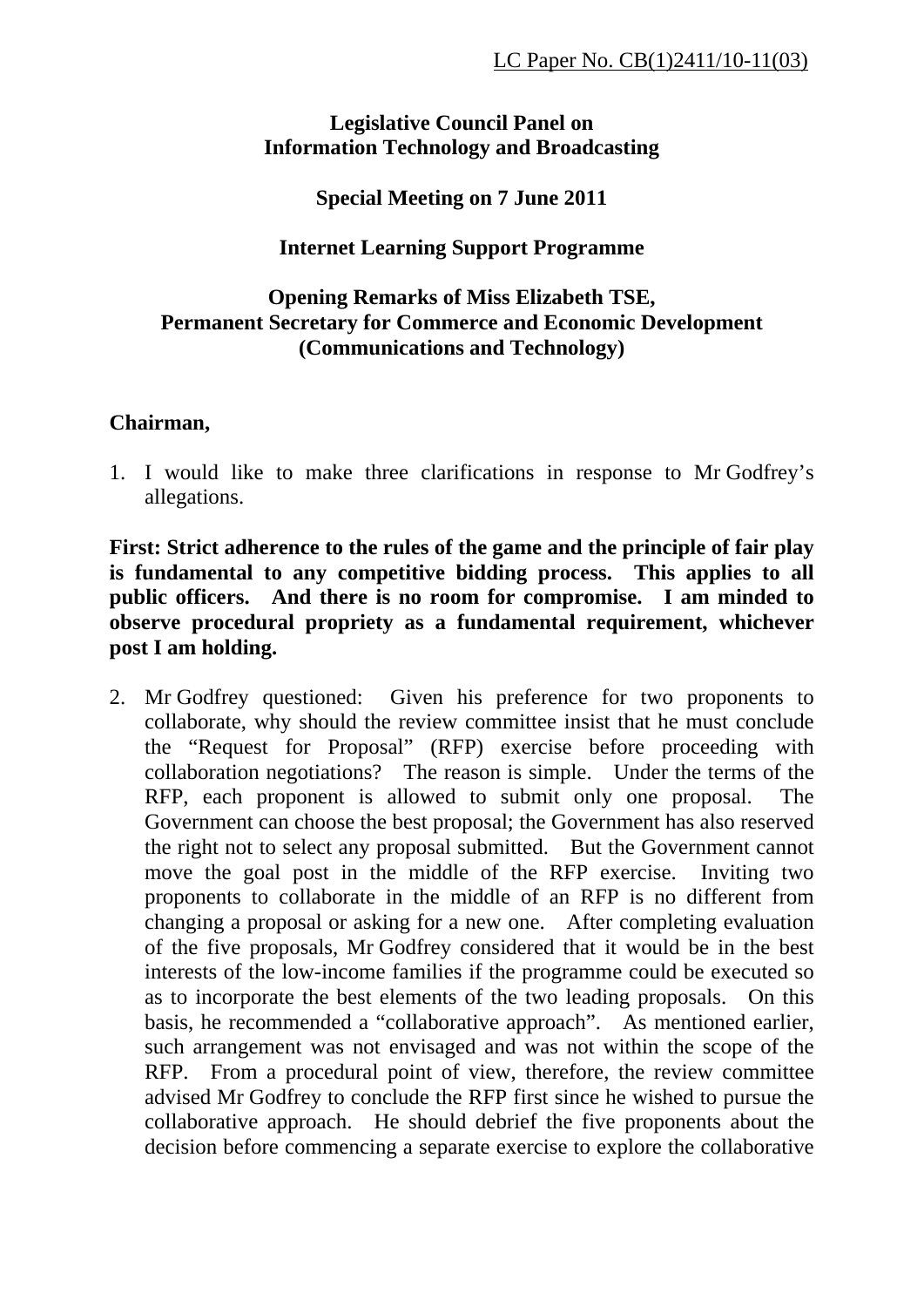approach. As shown in Mr Godfrey's email on 8 October  $2010^a$ , he accepted this arrangement then. Mr Godfrey was aware that once he had concluded the RFP, he could not reinstate it or opt to select either of the best proponents unless with exceptional justification.

3. Mr Godfrey questioned: in considering fallback options to cater for the likelihood of the "collaborative approach" failing to work, why did the Bureau insist on adopting the "dual-implementer approach" and reject other fallback options? The fact is the practical choices for contemplating collaboration between the two organisations are limited. The first priority is for the two organisations to co-found an Implementer. Alternatively, the Government can set up a company to enable collaboration. Another option is split implementation in two geographical service zones. After rounds of negotiation, both Mr Godfrey and I fully realised that co-founding an Implementer by the two proponents was unlikely to be successful. Therefore we started to consider fallback options, one of which was for the Government to set up a Financial Secretary Incorporated (FSI) company and invite the two leading proponents to join. This FSI option required internal discussions and legal procedures, and would take longer. Moreover, we had no confidence that the two proponents could collaborate in earnest simply because the Government took the lead to establish the company. In November 2010, Mr Godfrey himself assessed this option as "not feasible".<sup>b</sup> In early December, we re-considered this option simply because there were no other feasible alternatives. On 14 December, the Financial Secretary (FS) decided that we should first pursue the dual-implementer option with the "FSI" approach as the last resort. On 4 January 2011, tension surfaced again between the two proponents. I suggested the dual implementer approach to them for consideration. I decided not to pursue the FSI option since it was no longer possible for the two to work together effectively under one roof. We should be decisive having regard to the reality.

 $\overline{a}$ 

a " 7. I remained of the view that the best interests of the community would be served if it were possible to establish a collaborative approach which draws on the best aspects of each of the leading proposals.

<sup>8.</sup> For this reason alone, I considered that I would be justified in concluding the RFP exercise without making a selection and pursuing a collaborative approach, rather than following the advice of the evaluation panel and selecting the leading Proponent.

<sup>9.</sup> I noted that the review committee has expressed no objection to my concluding the RFP exercise without making a selection, albeit for different reasons.

<sup>10.</sup> Taking into account the evaluation report, the advice of the review committee, and my own assessment, I decided not to invite any of the proponents to form an Implementer to take forward their proposal." [Extracts from Mr Jeremy Godfrey's e-mail dated 8 October 2010 @ 0110 pm]

<sup>&</sup>lt;sup>b</sup> "The FSI option is judged not feasible because of uncertainties about how long it would take to secure the necessary approvals and the risk of dysfunction on the Board if it was drawn from both HKCSS and eInclusion." [Extracts from Mr Jeremy Godfrey's e-mail to PSCT dated 26 November 2010 @ 0657 pm]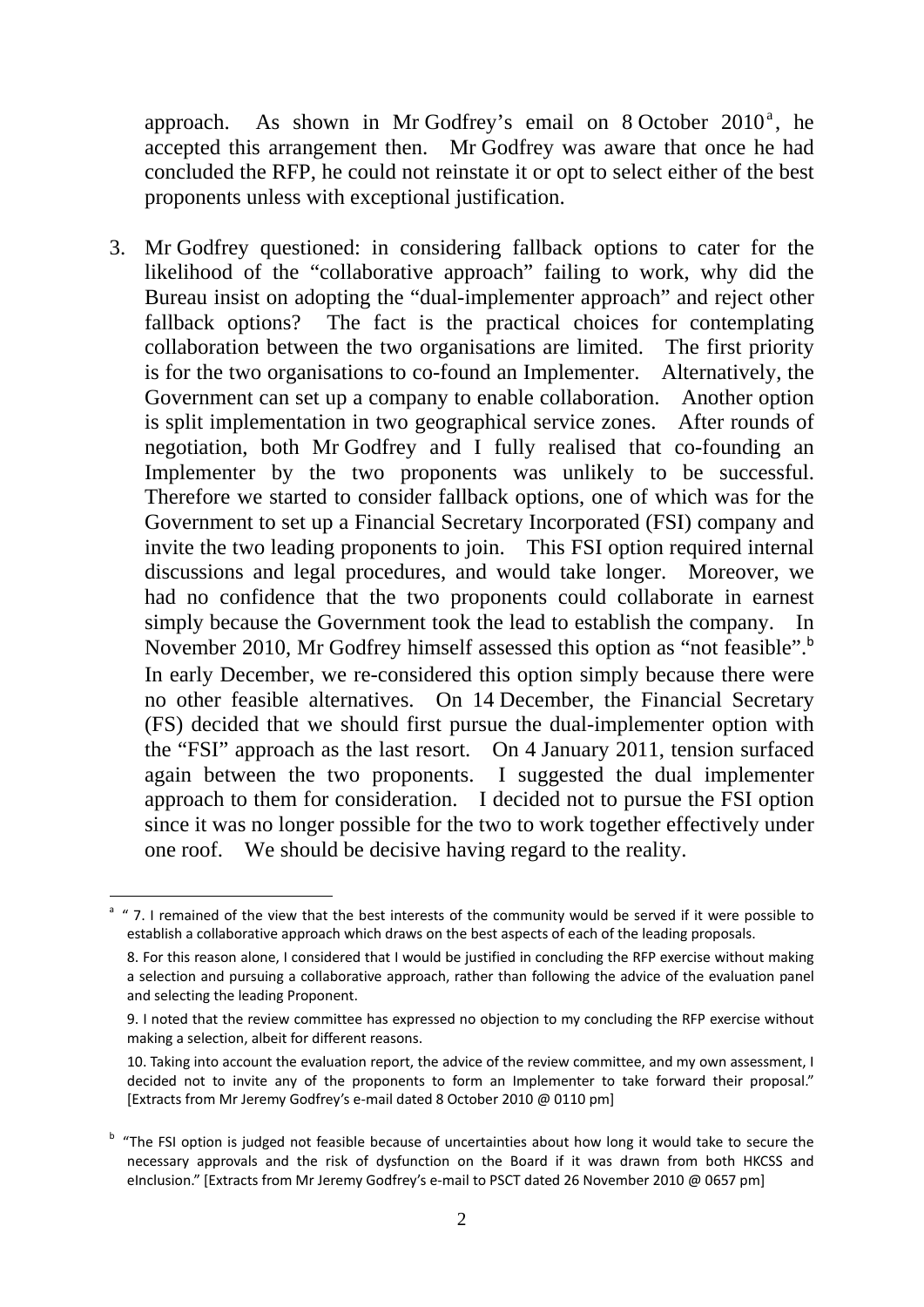- 4. Mr Godfrey has suggested another option, i.e. inviting just the two proponents to revise their original proposals and re-submit these for Government's consideration. Since the two proponents already knew about the strengths and weaknesses of each other's proposal during the negotiation on collaboration, it was obvious that the impartiality of the re-evaluation exercise would be jeopardised. This proposal has intrinsic procedural problems. In December 2010, Mr Godfrey himself expressed reservation about this proposal.<sup>c</sup>
- 5. The decision to pursue the dual-implementer approach was a collective one made after thorough consideration of all factors. It was more pragmatic in overall terms and could meet the implementation schedule of ILSP. Economy of scale as mentioned by Mr Godfrey was one of the considerations, but not the only one. Introducing competition between the Implementers might not necessarily be a bad thing. ILSP is not a small-scale programme; even under a geographically split approach, each Implementer still has some 150 000 target beneficiaries to serve. We have also capped the total administrative expenses for the programme.
- 6. I hope the above clarification will dispel Members' doubts on the selection process. As a civil servant, I always insist that the Government should act, and be seen to be acting, in a fair and impartial manner whenever competitive bidding or public funding is involved. We should not move the goal post as we wish.

**Second: The civil service firmly believes in and upholds the principle of political neutrality. I would stress that throughout the course of my involvement in the ILSP selection process, I have never been put under pressure by anybody, nor have I pressurized anybody, implicitly or otherwise, to interfere with the selection outcome.** 

7. I had all along been advising Mr Godfrey that our guiding principles should always be the interests of the programme and procedural propriety. Mr Godfrey has confirmed this. $d$  I joined the Commerce and Economic

 $\overline{a}$  $\degree$  "11. We have considered launching a new selection exercise involving only the two organisations....

<sup>12.</sup> Nonetheless, there would be concerns over fairness and procedural propriety with this approach …

<sup>13.</sup> A fresh selection exercise would also delay implementation by at least a month. The two leading contenders might complain that they expected the next step would be for them to begin implementation, not to devote more resources to a renewed bidding exercise." [Extracts from Mr Jeremy Godfrey's minute via PSCT, SCED, SFST to FS dated 1 December 2010.]

<sup>&</sup>lt;sup>d</sup> "18. She told me that we should do what we considered to be the right thing in the interests of the low income families. [Extracts from Mr Jeremy Godfrey's submission to LegCo ITB Panel dated 25 May 2011]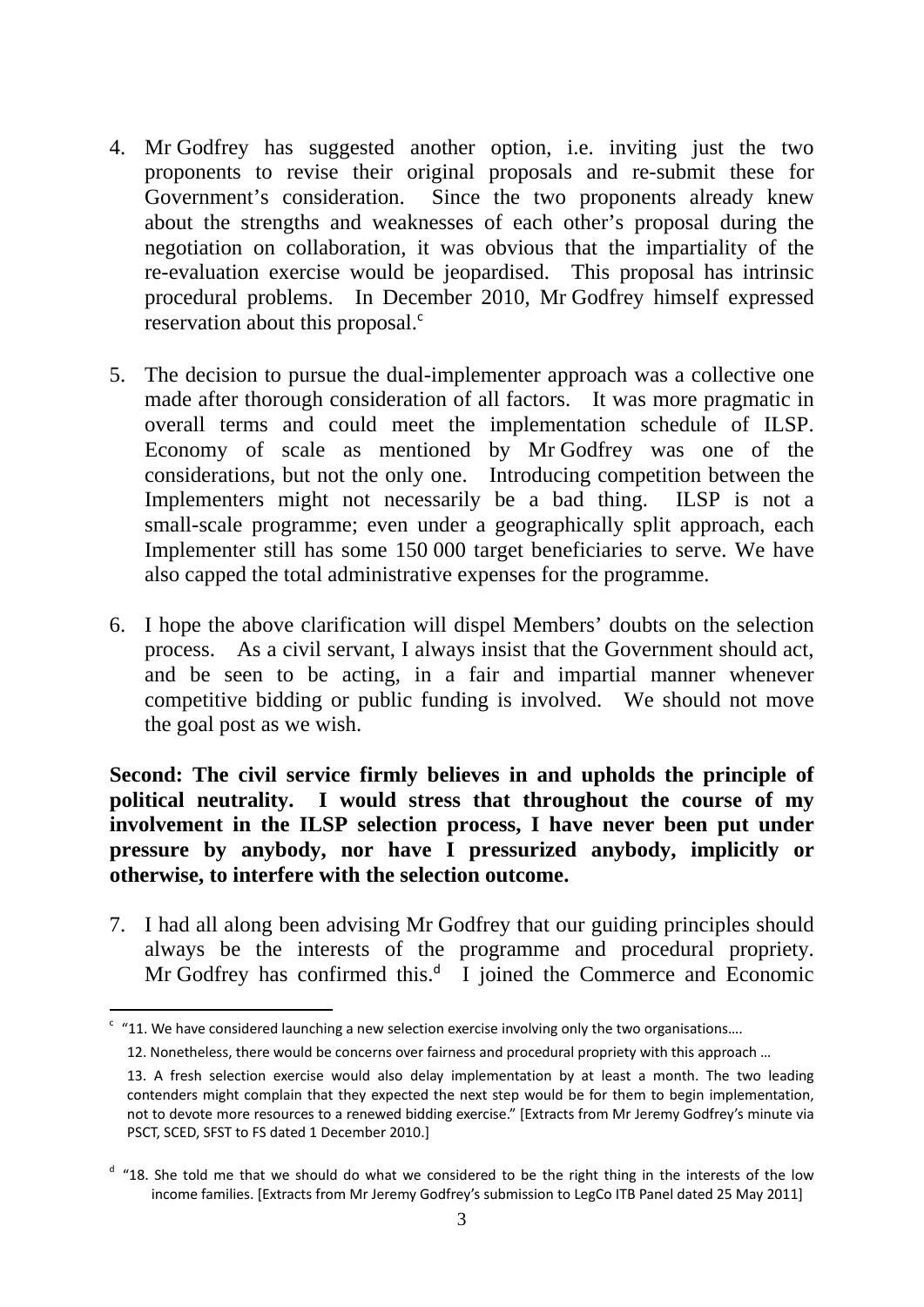Development Bureau in April last year and did not take part in the design and evaluation of the RFP. The review committee was established in August last year, with participation of colleagues from the Treasury Branch and the Education Bureau. When we engaged the two proponents to explore collaboration between October and December last year, both Mr Godfrey and I were complained by the two proponents that we had appeared to be siding with the other party, which indeed bore out the Government's neutrality. In considering the fallback options, Mr Godfrey and I had different views. The final decision was Government's collective decision. The "dual-implementer approach" was adopted with the consent of both proponents. Concerns that the selection had been manipulated by the Government or individual officials were not true.

8. Mr Godfrey alleged that there was "political interference" in the selection process. Such allegations are misleading and unfounded. When Mr Godfrey reported the progress of the RFP in August last year, he did mention that during consideration of including this initiative in the Budget, he had the impression that FS wished that ILSP should be implemented by a social enterprise or an organisation with business sense, and that FS considered iProA a suitable implementation agent. At the time, Mr Godfrey stressed, and has re-affirmed recently, that he was not affected by this impression and had conducted the evaluation process in an unbiased manner.<sup>e</sup> Mr Godfrey also said that FS had not given any instruction to him. Mr Godfrey did not appear to be disturbed by this view. My perception at the time was that Mr Godfrey was only reflecting his impression of FS's personal view, which did not imply that FS had any intention to influence the selection process. (In fact, in paragraph  $12^f$  of his submission to LegCo, he himself agreed that an organisation with business sense like iProA could be a suitable implementer.) After hearing what Mr Godfrey had said, I called the FS's Office to ascertain the context giving rise to his impression. The message I got over phone was: FS had expressed his personal opinion during the pre-Budget stage about the merits of implementing the programme by a social enterprise or an organisation with business sense, and that iProA might have the requisite business experience. However, FS had never suggested, implicitly or explicitly, that the established selection mechanism should not be followed. I then explained this to Mr Godfrey and reminded him again to only follow

 $\overline{a}$ 

<sup>&</sup>lt;sup>e</sup> See para 15 of Mr Jeremy Godfrey's submission of 25 May 2011 to LegCo ITB Panel.

<sup>&</sup>lt;sup>f</sup> "I believed that a consortium that included iProA would have a very good chance of being selected in a fair process, as long as they produced a good proposal and as long as the evaluation criteria gave due weight to business expertise." [Extracts from Mr Jeremy Godfrey's submission to LegCo ITB Panel dated 25 May 2011]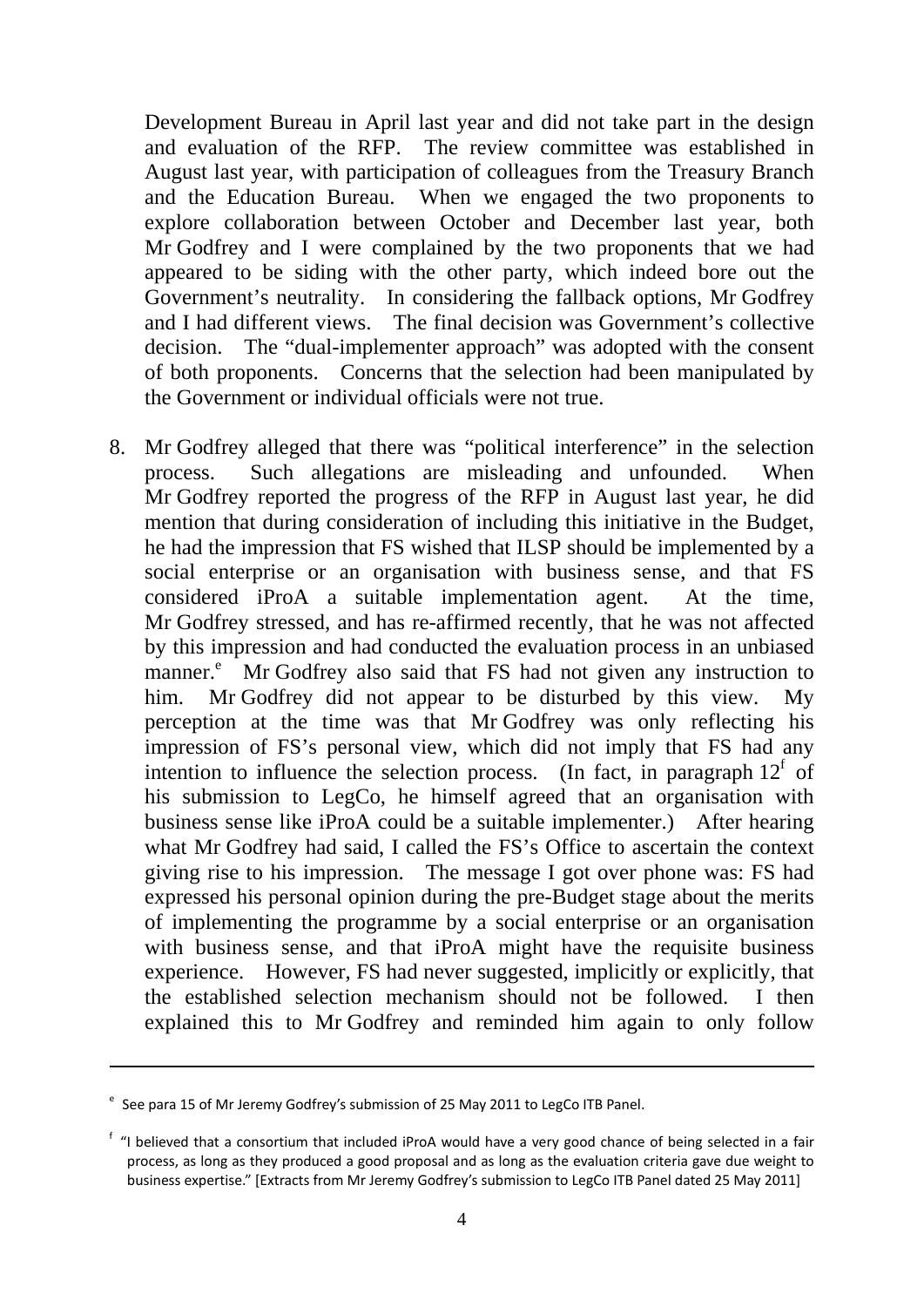prudent and fair principles. In early August 2010, when Mr Godfrey and I briefed the Secretary for Commerce & Economic Development (SCED) on progress of the RFP, FS's view was brought up again. I remember clearly that SCED said she was not aware of FS expressing any viewpoint on the matter. SCED told Mr Godfrey to complete the selection in a fair manner. She did not mention any preference on selection outcome.

9. Mr Godfrey alleged that I had confirmed more than once that there was a "political assignment" to give the project to a designated party and that this had come from "beyond the Financial Secretary". I strongly deny having ever suggested any "political assignment" for the ILSP. The phrase was Mr Godfrey's and was first imposed on me when he notified me on 5 January 2011 of his intention to seek early termination of his contract. Such accusation never appeared in any early exchange. The concocted linkage between "political assignment" and "beyond the Financial Secretary" is misrepresentation in its extreme. I have never suggested that anyone has ever interfered with the ILSP selection process. What I did say was that the ILSP involved the interests of many stakeholders "beyond the Financial Secretary". The five bidders — all heavyweights in the IT and social welfare sectors — would be closely monitoring developments. The Government must be extra careful to base its assessment on the merits of the case and on procedural propriety, lest we could fall victim to complaints and could even be summoned to LegCo. Around October last year, arising from speculation about the selection outcome in the community, media reports and LegCo concerns, the project was unavoidably politicised. Mr Godfrey was seriously disturbed by unsubstantiated reports on him. I advised him not be too worried. "Political pressure" is used in the generic sense. The phrase "protecting me (him) from political pressure" meant just that.

### **Third: It is normal within the Government for colleagues to hold and articulate different views. Civil servants should respect decisions made in accordance with proper procedures under the system.**

10. I am bound by duty as PSCT to work closely with Mr Godfrey. I respected his IT expertise. I also believed that my administrative experience is complementary to his work. Mr Godfrey has taken the ILSP project very seriously. He had strong personal views on how best to deliver the programme to bring the greatest benefits to the low-income families. As his supervisor, having observed possible procedural gaps in the evaluation process and the absence of a proper system of checks and balances in this \$220 million programme, I was duty-bound to suggest necessary improvements and ensure that the recommendations and selection he made were in full compliance with proper procedures and fair principles. It was